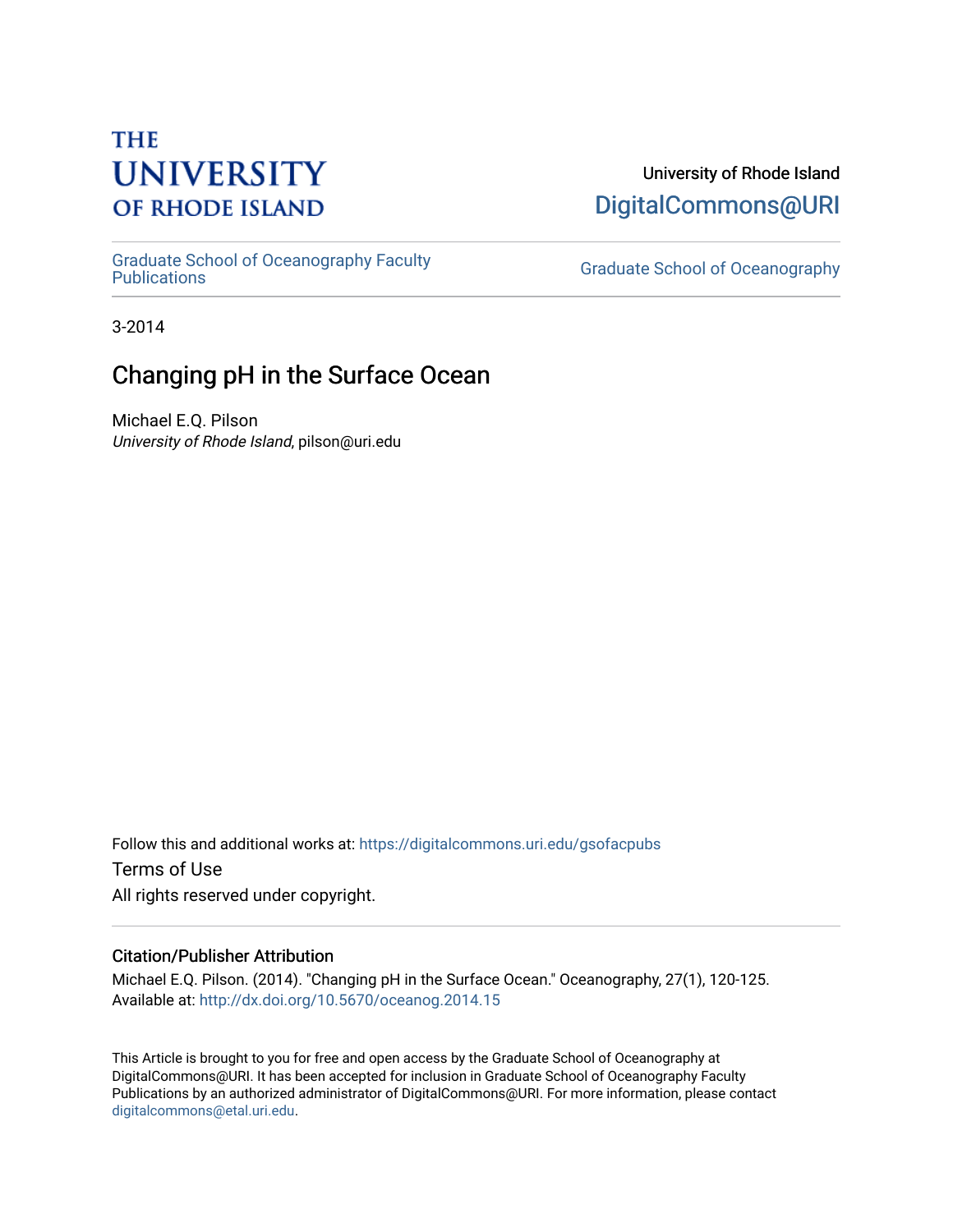Oceanography Society

### CITATION

Pilson, M.E.Q. 2014. Changing pH in the surface ocean. *Oceanography* 27(1):120–125, <http://dx.doi.org/10.5670/oceanog.2014.15>.

DOI

<http://dx.doi.org/10.5670/oceanog.2014.15>

### COPYRIGHT

This article has been published in *Oceanography*, Volume 27, Number 1, a quarterly journal of The Oceanography Society. Copyright 2014 by The Oceanography Society. All rights reserved.

### USAGE

Permission is granted to copy this article for use in teaching and research. Republication, systematic reproduction, or collective redistribution of any portion of this article by photocopy machine, reposting, or other means is permitted only with the approval of The Oceanography Society. Send all correspondence to: [info@tos.org](mailto:info@tos.org) or The Oceanography Society, PO Box 1931, Rockville, MD 20849-1931, USA.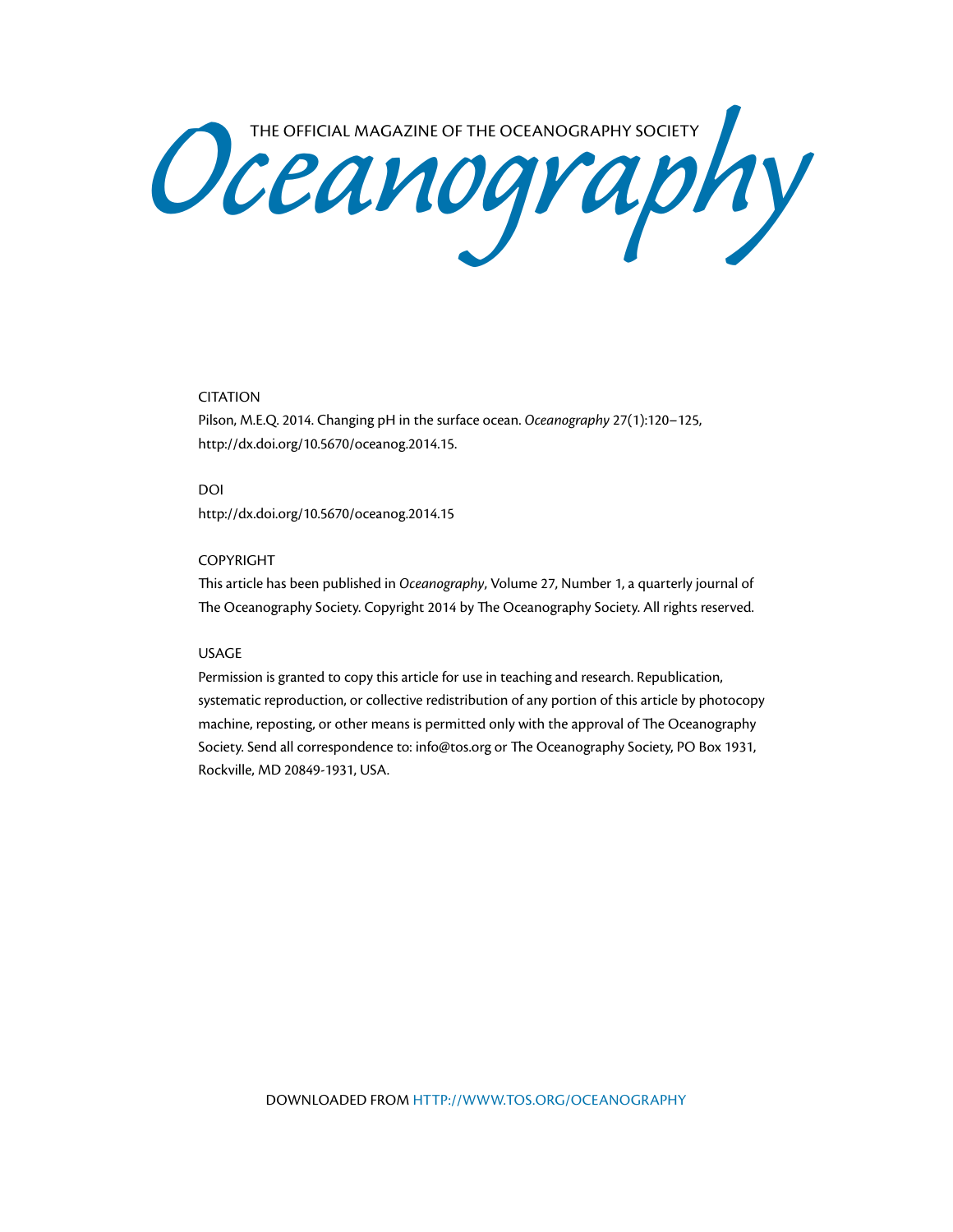SPECIAL ISSUE ON CHANGING OCEAN CHEMISTRY » ANTHROPOCENE: THE FUTURE…SO FAR

# **Changing pH in the Surface Ocean**

BY MICHAEL E.Q. PILSON

In 1896, Arrhenius provided the first roughly quantitative sense of the plausible magnitude of human-induced changes in the concentration of  $CO<sub>2</sub>$  in the atmosphere. Since then, all chemists could be aware that increasing  $CO<sub>2</sub>$  in the atmosphere must lead to increasing amounts in the ocean and a corresponding increase in acidity. For a long time, however, no one appears to have thought much about this latter consequence, probably because the likely effects were small and were, in any case, rather troublesome to calculate. It was only in 1909 that Sørensen proposed the concept of the pH scale. The negligible level of concern about the effect of  $CO<sub>2</sub>$  on Earth's heat balance was not much affected by the work of Callendar (1938), who argued that the increasing concentrations in the atmosphere could be observed and would be significant. The radiative balance calculations of Plass (1956), published in *Tellus*, began to influence those who read such journals, and the beginnings of the Keeling curve brought widespread attention to the increasing atmospheric  $CO<sub>2</sub>$  concentration.

Bolin and Eeriksson (1959) quantitatively worked out the uptake of  $CO<sub>2</sub>$ by the ocean corresponding to increases in atmospheric concentrations. They showed that a change in the partial pressure of  $CO<sub>2</sub>$  also changes the pH of seawater and, consequently, its carbonate ion concentration. While it was certainly pointed out by Smith and Buddemeier (1992, and references therein) that increasing CO<sub>2</sub> would lead to decreasing saturation of surface seawater with calcium carbonate, and that this could cause problems for calcifying organisms, the large degree to which such seawater was supersaturated then (and still today) suggested that the situation might not be serious. Indeed, Smith and Buddemeier calculated that even at 600 ppmv  $CO<sub>2</sub>$ , corals would still be bathed in water 2.4 times saturated with respect to aragonite.

During the 1990s, increasing evidence of a decrease in calcification by most calcifying organisms with a reduction in the level of supersaturation (Gattuso et al., 1998; Kleypas et al., 1999, and references therein; Langdon et al., 2000) led to widespread concern about the possible effects of decreasing pH and the associated decrease in carbonate ion concentration. Plausible pH changes over the next 3,000 years, explored by Caldeira and Wickett (2003), led to even more widespread recognition of the potential consequences of ocean

acidification, resulting in the publication of a major report by The Royal Society (2005); a workshop report sponsored by the National Science Foundation, the National Oceanic and Atmospheric Administration (NOAA), and the US Geological Survey (Kleypas et al. 2006); and numerous publications since.

Not only will biological and chemical processes change in response to changing pH, but even the absorption of sound within the ocean will decrease (Hester et al., 2008). It should be noted, perhaps, that multiple chemical changes are associated with increasing  $CO<sub>2</sub>$ : concentrations (and activities) of hydrogen ions and bicarbonate ions increase, while concentrations of carbonate ion and borate ion decrease. It is generally believed that the decreasing rates of calcification are due to decreasing carbonate ion concentrations, but there is little information on the biological effects of changing hydrogen ion or bicarbonate concentrations or changing partial pressures of  $CO<sub>2</sub>$ . Certainly, these changes affect many other chemical equilibria.

Figure 1 shows pH changes in surface seawater in equilibrium with the atmosphere, as atmospheric  $CO<sub>2</sub>$  concentrations change from a minimum during the last glaciation up to and beyond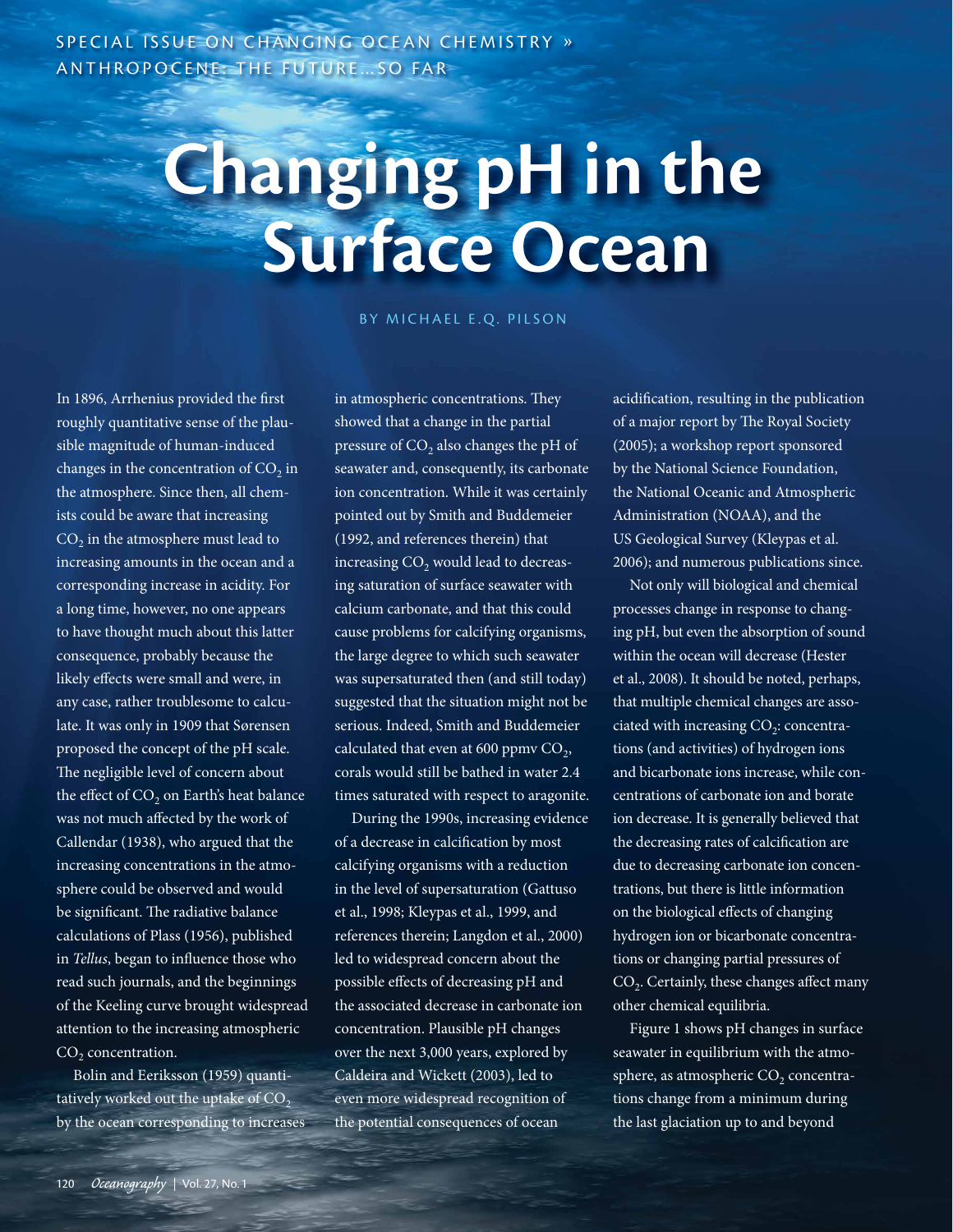**CC**<br>ALCIFI<br>IN THI DURING THE 1990s, INCREASING EVIDENCE OF A DECREASE IN CALCIFICATION BY MOST CALCIFYING ORGANISMS WITH A REDUCTION IN THE LEVEL OF SUPERSATURATION LED TO WIDESPREAD CONCERN ABOUT THE POSSIBLE EFFECTS OF DECREASING pH AND THE ASSOCIATED DECREASE IN CARBONATE ION CONCENTRATION. .

values that could plausibly be reached before the end of the present century. The calculation is straightforward, the only assumptions being that the surface ocean is in equilibrium with the  $CO<sub>2</sub>$  in the atmosphere and that variations of salinity and salinity-normalized alkalinity of the ocean are too small to make a significant difference during the time span considered. Ice core data provide an estimate of about 180 ppmv of  $CO<sub>2</sub>$ in the atmosphere 20,000 years ago, and data from Keeling and NOAA (Tans and Keeling, 2013) show concentrations from 1959 until the present. The vertical lines indicate appropriate values for four dates. No dates are listed for times in the future, because the trajectory of changing atmospheric concentrations will depend on the amount of fossil fuel burned, release of  $CO<sub>2</sub>$  from other sources, possible changes in ocean circulation and temperature, and exchange processes between the atmosphere and the land and the sea. None of these uncertainties (except changes in the amount of fossil fuel burned) will likely have a major impact on the concentration of  $CO<sub>2</sub>$  in the atmosphere, so plausible projections suggest that atmospheric concentrations could approach 600 ppmv or more by the end of this



Figure 1. Calculated pH of surface seawater in equilibrium with  $CO<sub>2</sub>$  in the atmosphere, updated from figures published in Pilson (1998, 2013). The atmospheric concentration is expressed as ppmv: parts per million by volume in a dry atmosphere. This unit is the same as the mole fraction: moles of  $CO<sub>2</sub>$  per total moles of all gases except water. Table 1 provides some details of the calculation. Results for three temperatures are plotted: those for 18°C because that is approximately the area-weighted average for the world ocean (Levitus, 1982), and for 0°C and 30°C to span nearly the range in the world ocean. The value of 180 ppmv of  $CO<sub>2</sub>$  corresponds approximately to the low value at the height of the last glaciation. Dates are entered to show the values for the year 1880 (from ice core data) and for 1960 and for 2014, predicted from the Keeling curve and NOAA data ([http://www.esrl.noaa.gov/gmd/ccgg/trends\)](http://www.esrl.noaa.gov/gmd/ccgg/trends). NOAA also publishes global monthly averages near sea level on that same website; the Mauna Loa data were used here because the series is longer and the average values differ by less than 1 ppmv. At the height of glaciation, the average salinity of the world ocean may have been greater by about 3.5%; the resulting pH at 18°C would accordingly have been about 0.005 greater. No adjustment for such changes is attempted here.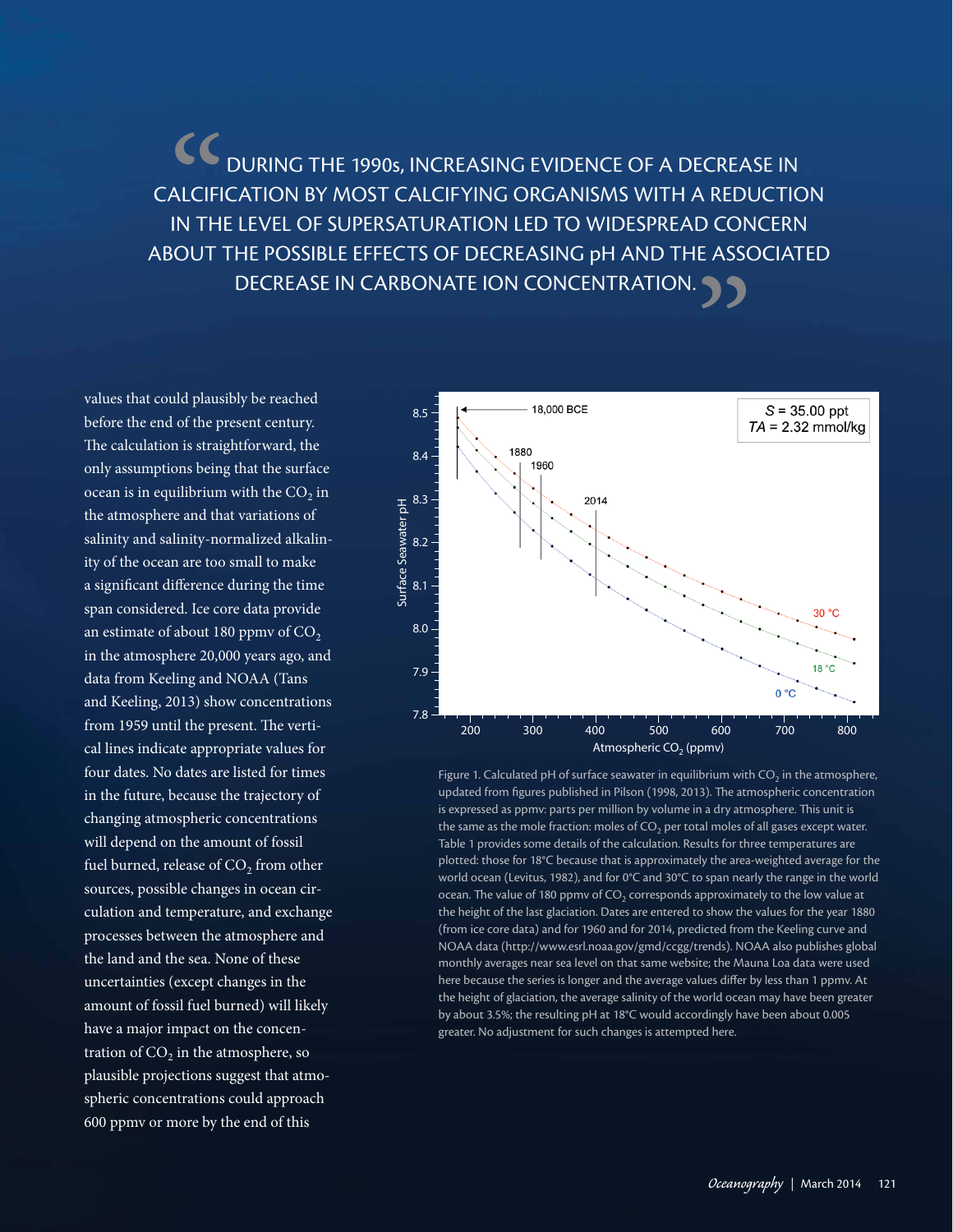century. In due course, over several hundred to several thousand years, the total alkalinity of the ocean must slowly increase (due to reduced calcification in the ocean and increased dissolution of carbonates on land and in the ocean), and thereby influence the pH, but such considerations are beyond the scope of this paper.

The pH of seawater at equilibrium with the atmosphere depends on its salinity, temperature, and total alkalinity, and the partial pressure (properly the fugacity) of atmospheric  $CO<sub>2</sub>$ . The usual unit for expressing the concentration of  $CO<sub>2</sub>$  in the atmosphere (commonly plotted over time as the famous Keeling Curve; Figure 2) is *parts per million by volume* (ppmv), equivalent to the *mixing ratio* or the *mole fraction*. For quick calculation, the numerical ppmv values are sometimes treated as the partial pressure at sea level, but they are not exactly the same. The concentration is expressed on the basis of a dry atmosphere, but the atmosphere exactly at the ocean's surface must be saturated with water vapor. The water vapor pressure must be taken into account in considering the equilibrium with seawater. A sample calculation in Table 1 includes this effect, and also a small correction to yield the fugacity. Table 1 also provides brief estimates of the sensitivity of the calculation to variations in salinity and atmospheric pressure. The calculations shown in Figure 1 were all carried out for a salinity of 35, as a common convention, close to the world average surface salinity of 34.63 reported by Levitus (1982).

The uptake of atmospheric  $CO<sub>2</sub>$ decreases the pH of seawater (Figure 1), and this has had and will have many consequences. Figure 3 illustrates one of them. As seawater absorbs  $CO<sub>2</sub>$ , its capacity to take up more of this gas diminishes. Seawater at 18°C in equilibrium with an atmosphere containing



Figure 2. The concentration of  $CO<sub>2</sub>$  in the atmosphere at a measurement station located near the top of Mauna Loa, Hawaii. Concentrations are measured many times per day; the monthly average values (see [http://www.esrl.noaa.gov/gmd/ccgg/trends\)](http://www.esrl.noaa.gov/gmd/ccgg/trends) are plotted here starting from the time in 1958 that Charles David Keeling began this set of observations. NOAA has continued recording these measurements since 1974. From ice core data, the value in 1880 would have been about 280 ppmv.

about 200 ppmv of  $CO<sub>2</sub>$  will take up 1.17  $\mu$ mol of CO<sub>2</sub> into each kilogram of seawater if the atmospheric concentration increases to 201 ppmv. This year, with an atmospheric concentration of 400 ppmv, an increase to 401 ppmv will lead to an uptake of less than 0.5 µmol of  $CO<sub>2</sub>$  into each kilogram. The effect is not trivial in the global mass balance, or as an entry in the list of processes associated with the absorption of  $CO<sub>2</sub>$ into the ocean. For a quantitative perspective, consider the top 100 m of the world ocean; this has a mass of about  $35 \times 10^{18}$  kg. In the atmosphere, 1 ppmv amounts to 2.128 Gt of carbon. At 18°C and an atmospheric concentration of 200 ppmv, an increase of 1 ppmv leads to the absorption of 0.49 Gt of C into the top 100 m of the world ocean, or about 23% of the atmospheric increase. At 400 ppmv, the increase of 1 ppmv leads to the absorption of only 0.21 Gt C, or 9.7% of the atmospheric increase. The surface layers are, of course, gradually mixed with and replaced by subsurface waters, but the rates are locally variable and the global average rate is not well known.

It is likely that the most important consequence of CO<sub>2</sub> uptake and decreasing pH is the consequent decrease in carbonate ion concentration (Figure 4). This is important because the saturation state of calcium carbonate in seawater depends largely on the concentration of carbonate ion (the concentration of calcium is always present in nearly constant proportion to the salinity). The solubility product constant,  $K_{sp} = [Ca^{2+}][CO_3^{2-}]$ , has a

**Michael E.Q. Pilson** *[\(pilson@mail.](mailto:pilson@mail.uri.edu) [uri.edu\)](mailto:pilson@mail.uri.edu) is Professor of Oceanography, Emeritus, Graduate School of Oceanography, University of Rhode Island, Narragansett, RI, USA.*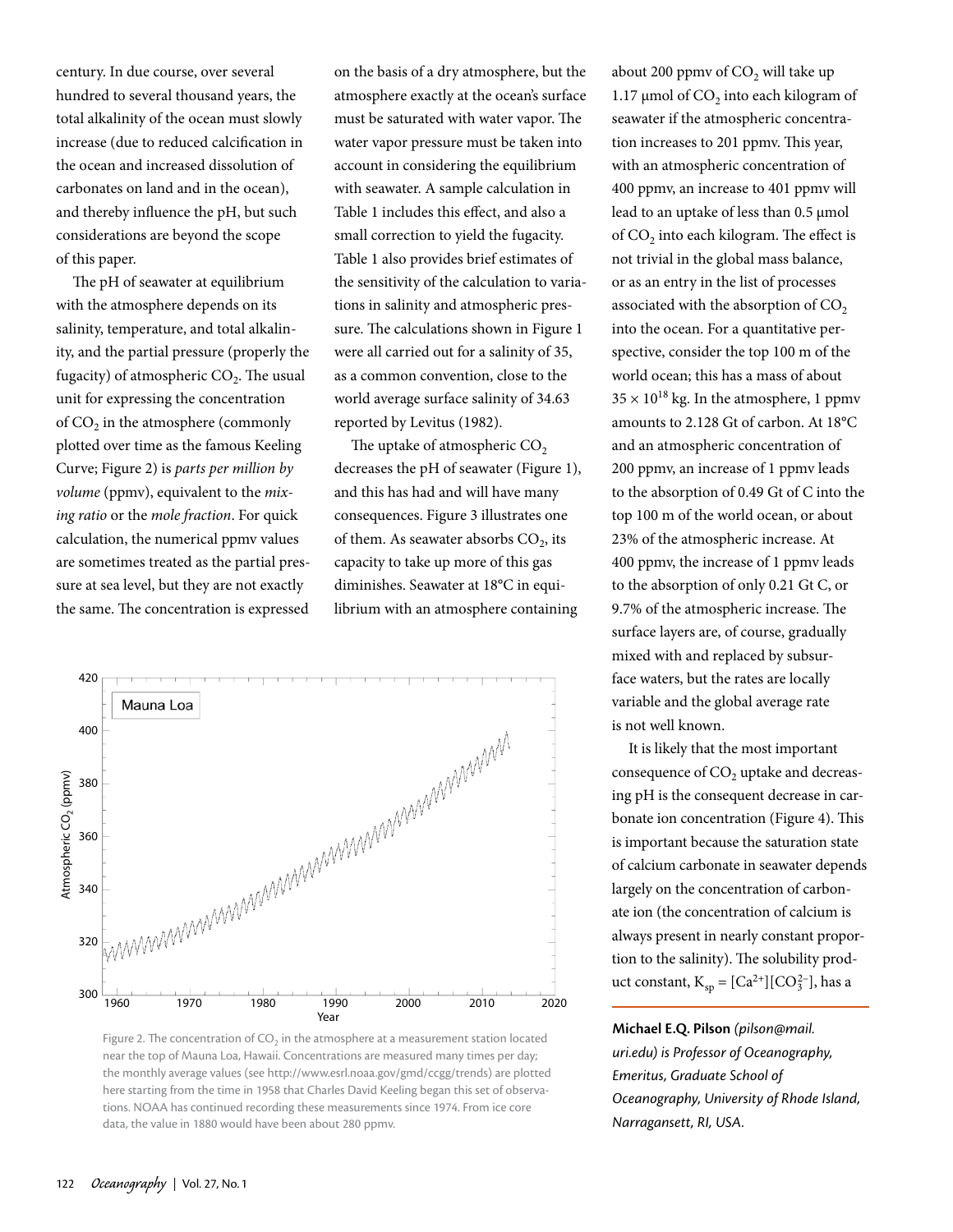substantial dependence on salinity, but a very weak dependence on temperature (Mucci, 1983). Although it may seem that the equilibrium concentration of carbonate ion is currently well above that required for the equilibrium solubility of aragonite in seawater, it is observed that many (though not all) organisms apparently will only secrete their carbonate shells or skeletons at a healthy rate if the carbonate ion concentration is well above that required for saturation (Kleypas et al., 1999, 2006; Ries et al., 2009).

The total alkalinity (salinity normalized) does vary somewhat over the surface ocean, being maintained at slightly lower than average values in latitudes where  $CaCO<sub>3</sub>$  is actively precipitated. The total alkalinity of seawater is likely to increase over time in response to elevated atmospheric CO<sub>2</sub> (due to decreased precipitation of calcium carbonate in surface waters and increased dissolution at depth), ameliorating, to some extent, the effects of increasing atmospheric  $CO<sub>2</sub>$  by increasing the carbonate ion concentration and increasing Table 1. Data needed for a sample calculation, and sensitivity to some variables.

| <b>Item</b>                                                                                                                                        | <b>Value</b>                     | <b>Notes</b>                                                                                               |
|----------------------------------------------------------------------------------------------------------------------------------------------------|----------------------------------|------------------------------------------------------------------------------------------------------------|
| Concentration of $CO2$                                                                                                                             | 400 ppmv                         | in a dry atmosphere                                                                                        |
| Temperature of water                                                                                                                               | $18^{\circ}$ C                   |                                                                                                            |
| Salinity                                                                                                                                           | 35.00                            | $\equiv$ S <sub>p</sub> , Practical salinity                                                               |
| Total alkalinity (TA)                                                                                                                              | 2.320 mmol $kg^{-1}$             | Close to global average                                                                                    |
| Atmospheric pressure                                                                                                                               | 101,325 Pa                       | 1 standard atmosphere                                                                                      |
| Water vapor pressure*                                                                                                                              | 2,032 Pa                         | 603 Pa @ 0°C; 4,179 @ 30°C                                                                                 |
| Atm. Pressure, dry atmosphere                                                                                                                      | 99,293 Pa                        |                                                                                                            |
| Partial pressure (pp) $CO2$                                                                                                                        | 39.717 Pa                        |                                                                                                            |
| Fugacity adjustment to pp (-0.142 Pa)*                                                                                                             | 39.575 Pa                        | $=$ 390.6 $\mu$ atm                                                                                        |
| pH calculated with CO <sub>2</sub> equations*                                                                                                      |                                  |                                                                                                            |
| for $390.6 \mu atm$                                                                                                                                | 8.189                            |                                                                                                            |
| Sensitivity to salinity at 18°C,<br>$[CO2] = 400$ ppmv, and<br>atmospheric pressure = 101,325 Pa                                                   | $S = 33$<br>$S = 35$<br>$S = 37$ | $pH = 8.175$<br>$pH = 8.189$<br>$pH = 8.201$                                                               |
| Sensitivity to atmospheric pressure at 18°C,<br>$[CO2]$ = 400 ppmv, and S = 35<br>(due to consequent changes in<br>the partial pressure of $CO2$ ) | Atm pressure = 98,000 Pa         | $pH = 8.201$<br>$pH = 8.189$<br>Atm pressure $= 101,325$ Pa<br>Atm pressure $= 105,000$ Pa<br>$pH = 8.176$ |

\*Two factors are needed to enter the equations to calculate all components of the  $CO<sub>2</sub>$  system. I used TA and fugacity of atmospheric CO<sub>2</sub>, ignoring small corrections to total alkalinity due to variations in nutrient concentrations. There are several sources for the data and equations used here. It was convenient to use those in Pilson (2013). The fugacity calculation is from Dickson et al. (2007). Atmospheric CO<sub>2</sub> values were obtained from [http://www.esrl.noaa.gov/gmd/](http://www.esrl.noaa.gov/gmd/ccgg/trends) [ccgg/trends.](http://www.esrl.noaa.gov/gmd/ccgg/trends) The pH values in Figure 1 are based on the widely familiar NBS (now NIST) scale. Conversions among the various pH scales, importantly the "total" scale common for open ocean calculations, are very conveniently done using the "CO2calc" program (Robbins et al., 2010). It really would be advisable for all  $CO<sub>2</sub>$  partial pressures to be expressed in pascals, and the  $CO<sub>2</sub>$  equations to be entered with that unit, but it is still common to use µatm.



Figure 3. The uptake factor is the incremental increase in the concentration of total  $CO<sub>2</sub>$  in seawater, in equilibrium with the atmosphere, corresponding to an incremental increase in the atmospheric concentration of  $CO<sub>2</sub>$  (Pilson, 2013), and is expressed as

$$
UF = \frac{\Delta \mu mol TCO_2 kg^{-1}}{\Delta ppmv CO_2}
$$

The calculation was done over small increments and plotted at the mid-point of each increment. Conditions were: seawater with *S* = 35 and total alkalinity = 2.32  $\mu$ mol kg<sup>-1</sup>, a standard atmospheric pressure of 101,325 Pa, and the fugacity at each temperature and atmospheric concentration. Values appropriate for the years 1880 and 2014 are indicated.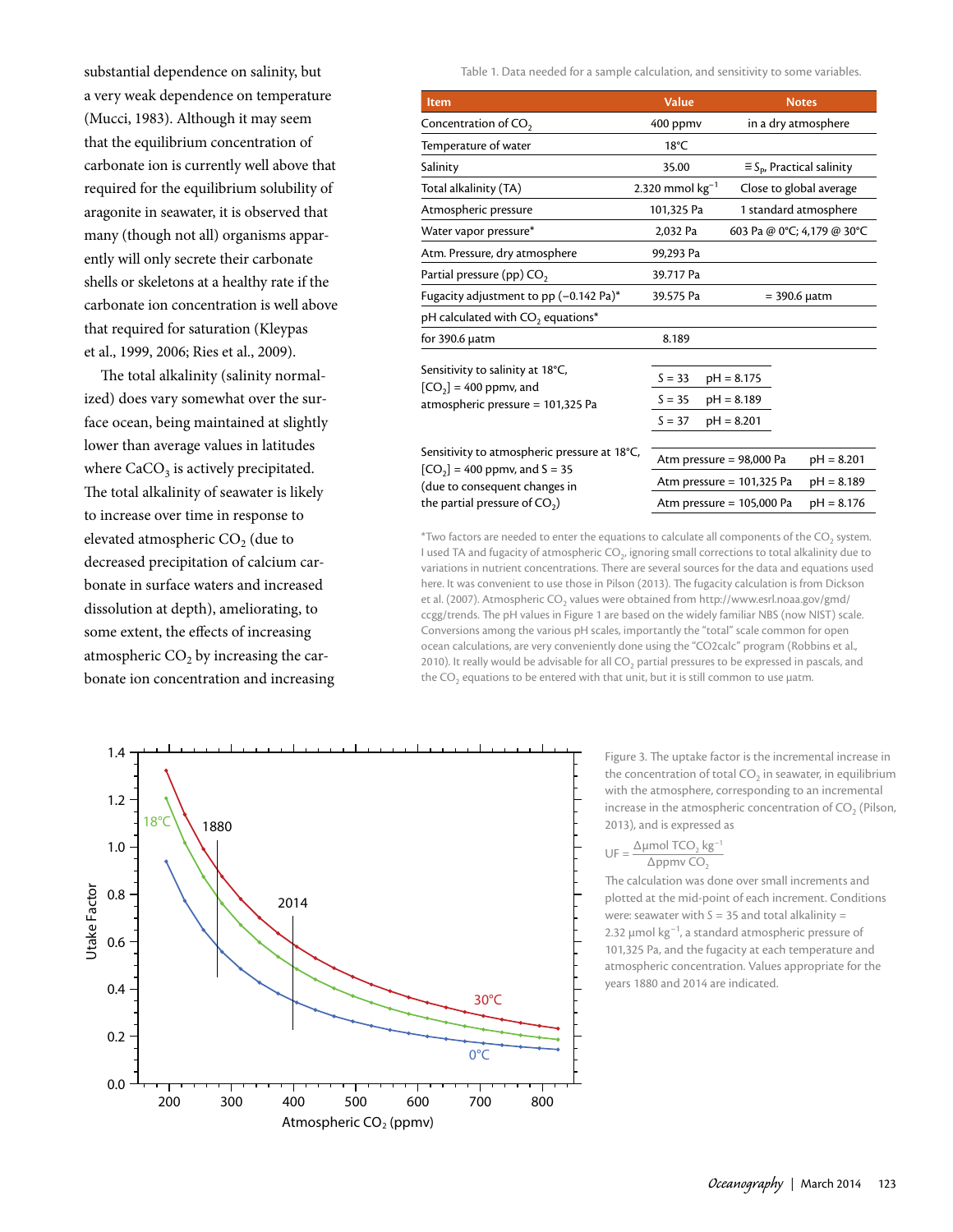the capacity of seawater to take up  $CO<sub>2</sub>$ . Whether alkalinity will be measurably altered during the rest of this century is uncertain. Any change will not significantly affect the projected average values in the figures shown here.

It is likely that no place in the surface ocean is ever exactly in equilibrium with the atmosphere with regard to  $CO<sub>2</sub>$ except by chance. Temperature changes daily and seasonally, and CO<sub>2</sub> exchanges more slowly than does heat, so the  $CO<sub>2</sub>$ concentration changes required to reach equilibrium will commonly lag changes in temperature. More importantly, the balance between biological processes of photosynthesis and respiration, as phytoplankton blooms come and go,

varies much faster than the exchange of CO<sub>2</sub> with the atmosphere can keep up. In extreme examples, especially in inshore waters, the observed range of pH may be greater than the total range shown in Figure 1. Thus, the values shown here in all the figures (except Figure 2) are equilibrium targets that ocean water in any given place and time will usually be moving toward, at rates controlled by the chemical history of the water and physical conditions such as water turbulence and local wind strength. It is reasonable to assume that observed average values in the ocean will center around equilibrium values, allowing for some likelihood that there will be asymmetry in the rates of approach from undersaturation versus



Figure 4. Concentration of carbonate ion in seawater characterized by *S* = 35 and  $TA = 2.032$  µmol  $kg^{-1}$  at three temperatures and at equilibrium with a range of atmospheric concentrations of  $CO<sub>2</sub>$ . The two horizontal dotted lines show the carbonate ion concentration at saturation with aragonite, the upper one at 0°C and the lower one at 30°C. The one horizontal dashed line (there is not much temperature effect) shows the carbonate ion concentration at saturation with calcite (calculated from Mucci, 1983). The vertical lines indicate the equilibrium conditions for the years indicated.

oversaturation. Measurements of pH provide sensitive and important assessments of current and recent past conditions in any body of water.

### ACKNOWLEDGEMENTS

I thank Robert Byrne, Michael DeGrandpre, and Flip Froelich for helpful comments.

#### REFERENCES

- Arrhenius, S. 1896. On the influence of carbonic acid in the air upon the temperature of the ground. *Philosophical Magazine and Journal of Science* (Fifth Series) 41:237–276. Available online at: [http://www.rsc.org/images/](http://www.rsc.org/images/Arrhenius1896_tcm18-173546.pdf) [Arrhenius1896\\_tcm18-173546.pdf](http://www.rsc.org/images/Arrhenius1896_tcm18-173546.pdf) (accessed November 23, 2013).
- Bolin, B., and E. Eriksson. 1959. Changes in the carbon dioxide content of the atmosphere and sea due to fossil fuel combustion. Pp. 130–142 in *Rossby Memorial Volume*. Rockefeller Institute Press, New York.
- Caldeira, K., and M.E. Wicket. 2003. Anthropogenic carbon and ocean pH. *Nature* 425:365, [http://dx.doi.org/10.1038/425365a.](http://dx.doi.org/10.1038/425365a)
- Callendar, G.S. 1938. The artificial production of carbon dioxide and its influence on temperature. *Quarterly Journal of the Royal Meteorological Society* 64:223–240, <http://dx.doi.org/10.1002/qj.49706427503>.
- Dickson, A.G., C.L. Sabine, and J.R. Christian, eds. 2007. *Guide to the Best Practices for Ocean CO*<sub>2</sub> *Measurements*. PICES Special Publication 3, 191 pp. Available online at: [http://cdiac.ornl.](http://cdiac.ornl.gov/oceans/Handbook_2007.html) [gov/oceans/Handbook\\_2007.html](http://cdiac.ornl.gov/oceans/Handbook_2007.html) (accessed November 23, 2013).
- Gattuso, J.P., M. Frankignoule, I. Bourge, S. Romaine, and R.W. Buddemeier. 1998. Effect of calcium carbonate saturation of seawater on coral calcification. *Global and Planetary Change* 18:37–46, [http://dx.doi.org/10.1016/](http://dx.doi.org/10.1016/S0921-8181(98)00035-6) [S0921-8181\(98\)00035-6.](http://dx.doi.org/10.1016/S0921-8181(98)00035-6)
- Hester, K.C., E.T. Peltzer, W.J. Kirkwood, and P.G. Brewer. 2008. Unanticipated consequences of ocean acidification: A noisier ocean. *Geophysical Research Letters* 35, L19601, [http://](http://dx.doi.org/10.1029/2008GL034913) [dx.doi.org/10.1029/2008GL034913.](http://dx.doi.org/10.1029/2008GL034913)
- Kleypas, J.A., R.W. Buddemeier, D. Archer, J.-P. Gattuso, C. Langdon, and B.N. Opdyke. 1999. Geochemical consequences of increased atmospheric carbon dioxide on coral reefs. *Science* 284:118–120, [http://dx.doi.org/10.1126/](http://dx.doi.org/10.1126/science.284.5411.118) [science.284.5411.118](http://dx.doi.org/10.1126/science.284.5411.118).
- Kleypas, J.A., R.A. Feely, V.J. Fabry, C. Langdon, C.L. Sabine and L.L. Robbins. 2006. *Impacts of Ocean Acidification on Coral Reefs and Other Marine Calcifiers: A Guide for Future Research*. Report of a workshop sponsored by NSF, NOAA, and USGS, April 18–20, 2005, St. Petersburg, FL, 88 pp. Available online at: [http://www.ucar.edu/communications/Final\\_](http://www.ucar.edu/communications/Final_acidification.pdf) [acidification.pdf](http://www.ucar.edu/communications/Final_acidification.pdf) (accessed November 23, 2013).